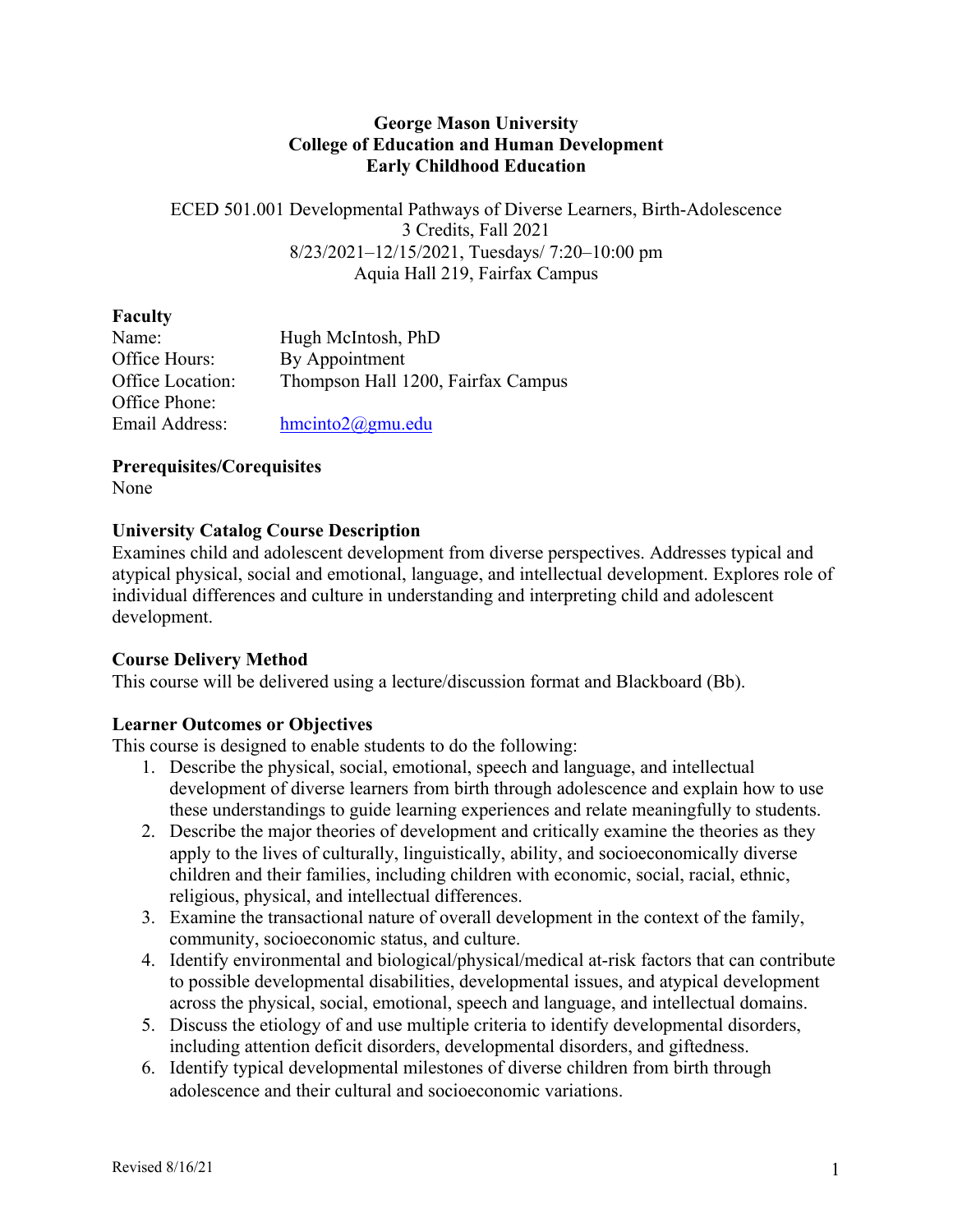- 7. Observe and describe overall development in the physical, intellectual, speech and language, social, and emotional domains as it occurs in natural environments and through play.
- 8. Explain how research is currently documenting children's development across time.
- 9. Exhibit standards of professionalism, ethical standards, and personal integrity in interactions with classmates, the instructor, and others.
- 10. Use writing as an instructional and assessment tool to generate, gather, plan, organize, and to communicate for a variety of purposes; integrate correct written conventions (i.e., grammar, usage, mechanics, and spelling); and format using current APA style.

**Professional Standards –** Interstate Teacher Assessment and Support Consortium (InTASC) Standards, Division of Early Childhood (DEC) Professional Preparation Standards, National Association for the Education of Young Children (NAEYC) Professional Standards and Competencies, and Virginia Professional Studies Competencies

#### **Virginia Professional Studies Competencies**

Human Growth and Development (Birth Through Adolescence)

#### **Required Texts**

- American Psychological Association. (2020). *Publication manual of the American Psychological Association* (7th ed.). Author. ISBN: 9781433832178
- Lightfoot, C., Cole, M., & Cole. S. (2018). *The development of children* (8th ed.). Worth. ISBN: 9781464178863

## **Resource Articles**

- Bianco, F., Lombardi, E., Massaro, D., Castelli, I., Valle, A., Marchetti, A., & Lecce, S. (2019). Enhancing advanced theory of mind skills in primary school: A training study with 7-to 8-year-old. *Infant and Child Development, 28*(6), 1-16. doi:10.1002/icd.2155
- Brink, K. A., Gray, K., & Wellman, H. M. (2019). Creepiness creeps in: Uncanny valley feelings are acquired in childhood. *Child Development, 90,* 1202-1214. doi:10.1111/cdev.12999
- Burns-Nader, S., Scofield, J., & Jones, C. (2019). The role of shape and specificity in young children's object substitution*. Infant and Child Development, 28*(2)*,* 1-18*.*  doi:10.1002/icd.2124
- Dillman, J., Gehb, G., Peterlein, C., & Schwarzer, G. (2019). Joint visual attention and locomotor experience: A longitudinal study of infants with treated idiopathic clubfoot*. Infant and Child Development, 28*(2), 1-15. doi: 10.1002/icd.2118
- Forma, V., Anderson, D. I., Provasi, J., Soyez, E., Martial, M., Huet, V., Granjon, L., Goffinet, F., & Barbu-Roth, M. (2019). What does prone skateboarding in the newborn tell us about ontogeny of human locomotion? *Child Development, 90*, 1286-1302. doi:10.1111/cdev.13251
- Gámez, P. B., Griskell, H. L., Sobrevilla, Y. N., & Vazquez, M. (2019). Dual language and English-only learners' expressive and receptive language skills and exposure to peers' language. *Child Development, 90*, 471-479. doi:10.1111/cdev.13197
- Leach, J., Howe, N., & DeHart, G. (2019). "Let's make a place where giants live!": Children's communication during play with siblings and friends from early to middle childhood. *Infant and Child Development, 28*(6), 1-17. doi: 10.1002/icd.2156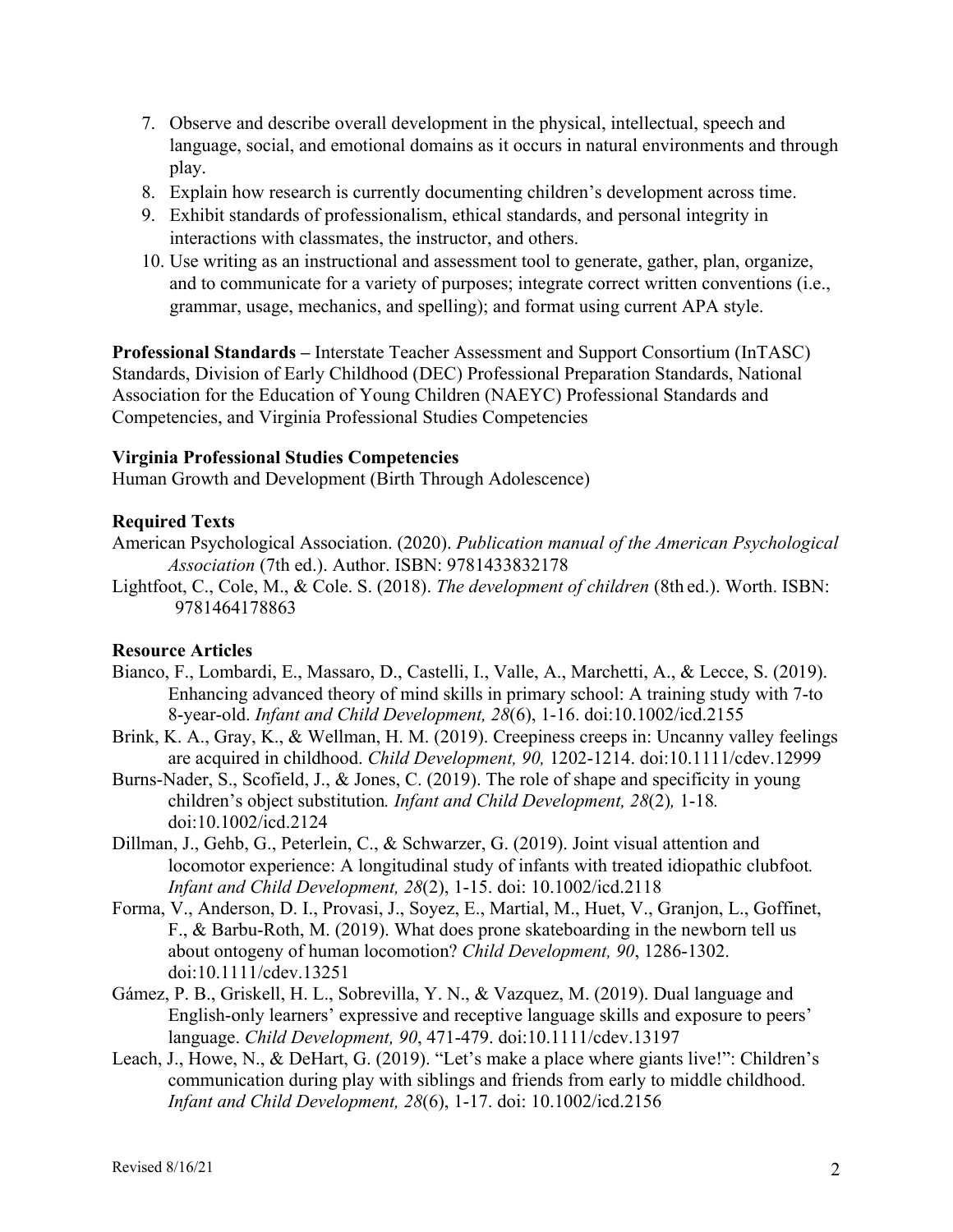- Li, Z., Liu, S., Hartman, S., & Belsky, J. (2018). Interactive effects of early-life income harshness and unpredictability on children's socioemotional and academic functioning in kindergarten and adolescence. *Developmental Psychology, 54*(11), 2101-2112. doi: 10.1037/dev0000601
- Liu et al. (2019). The unique role of father-child numeracy activities in number competence of very young Chinese children. *Infant and Child Development, 28*(4), 1-16. doi: 10.1002/icd.2135
- McCoy, D. C., Jones, S., Roy, A., & Raver, C. C. (2018). Classifying trajectories of social– emotional difficulties through elementary school: Impacts of the Chicago School Readiness Project. *Developmental Psychology*, *54*(4), 772.
- Moser, T., Reikerås, E., & Egil Tønnessen, F. (2018). Development of motor-life-skills: variations in children at risk for motor difficulties from the toddler age to preschool age. *European Journal of Special Needs Education*, *33*(1), 118-133.
- Nelson, T. D., James, T. D., Hankey, M., Nelson, J. M., Lundahl, A., & Espy, K. A. (2017). Early executive control and risk for overweight and obesity in elementary school. *Child Neuropsychology*, *23*(8), 994-1002.
- Petrenko, A., Kanya, M., Rosinski, L., McKay, E. R., & Bridgett, D. J. (2019). Effects of infant negative affect and contextual factors on infant regulatory capacity: The moderating role of infant sex. *Infant and Child Development, 28(*6*),* 1-18. doi*:* 10.1002/icd.2157
- Ramírez‐Esparza, N., García‐Sierra, A., & Kuhl, P. K. (2017). The impact of early social interactions on later language development in Spanish–English bilingual infants. *Child Development*, *88*(4), 1216-1234.
- Shuwairi, S. M. (2019). Haptic exploration of depicted and real objects by 9-month-old infants. *Infant and Child Development, 28*(2), 1-18. doi:10.1002/icd.2125
- St. John, A. M., & Tarullo, A. R. (2019). Neighbourhood chaos moderates the association of socioeconomic status and child executive functioning. *Infant and Child Development, 28*(6), 1-19. doi: 10.1002/icd.2153

See Class Schedule for selected Position Statements from the Division of Early Childhood Education (DEC) of the Council for Exceptional Children (CEC), the National Association for the Education of Young Children (NAEYC), and the National Association for Gifted Children (NACG).

This course also requires reading published journal articles on human development. Example journals include the following: *Early Education and Development*, *Child Development*, and *Human Development*. These and other journals are available on the Mason library website.

## **Course Performance Evaluation**

Students are expected to submit all assignments on time in the manner outlined by the instructor (e.g., Blackboard, VIA, hard copy).

| <b>Assignments</b>                        | <b>Due Date</b> | <b>Points</b> |
|-------------------------------------------|-----------------|---------------|
| Attendance and Participation              | Ongoing         | 25            |
| Attendance and Participation              | Nov $30$        |               |
| <b>Considering Developmental Theories</b> | Sept 14         |               |
|                                           |                 |               |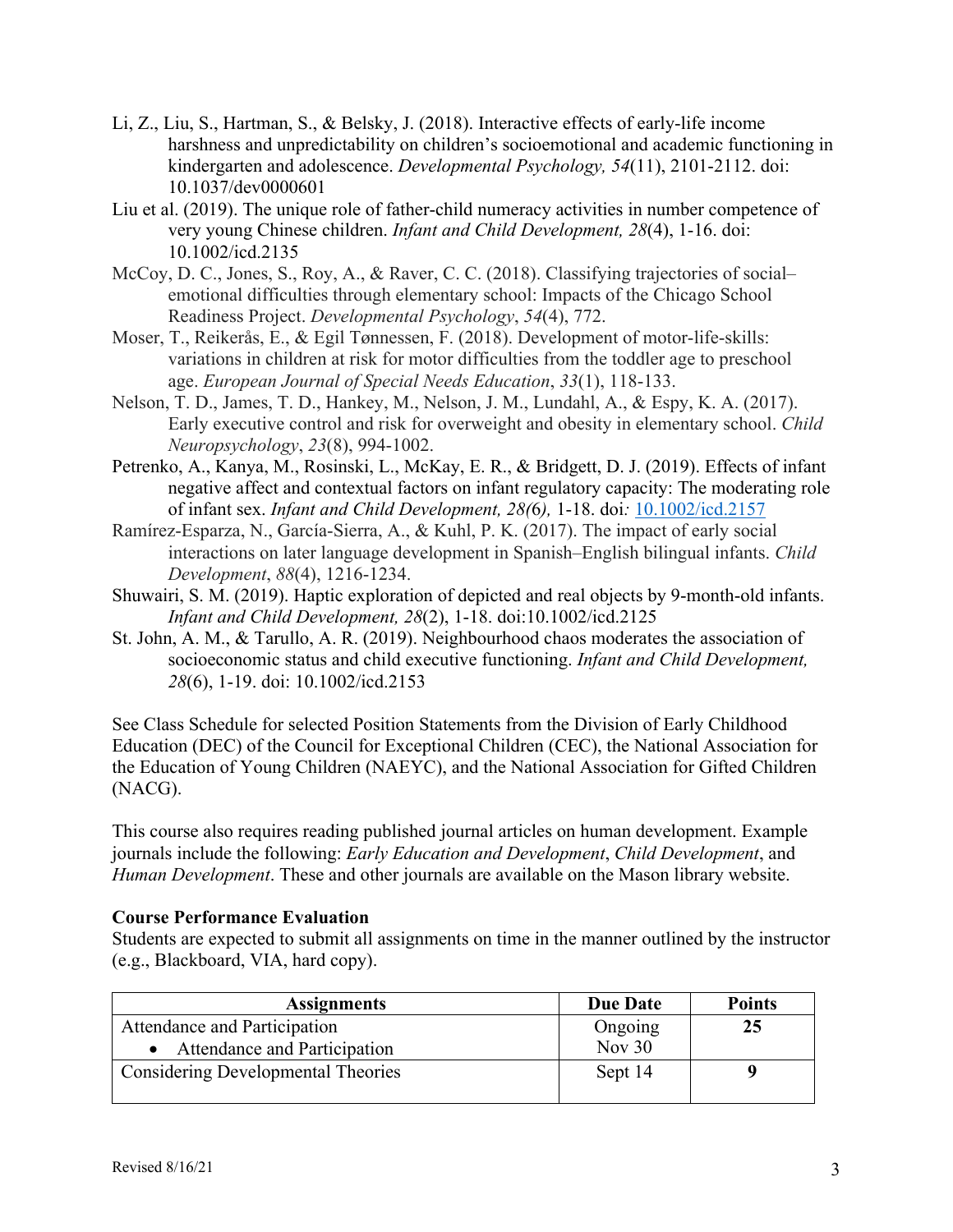| <b>Assignments</b>                                  | <b>Due Date</b>  | <b>Points</b> |
|-----------------------------------------------------|------------------|---------------|
| <b>Annotated Articles</b>                           | As assigned      | 15            |
| Infant/Toddler<br>$\bullet$                         |                  | 5             |
| Preschool/Early Childhood<br>$\bullet$              |                  | 5             |
| Early Elementary/Middle Childhood                   |                  | 5             |
| <b>Developmental Milestones</b>                     |                  | 21            |
| Infant/Toddler                                      | Sept 28          |               |
| Preschool/Early Childhood<br>$\bullet$              | Oct 19           |               |
| Early Elementary/Middle Childhood<br>$\bullet$      | Nov $23$         |               |
| Multiple Influences on Young Children's Development | Nov $16$         | 10            |
| Paper                                               |                  |               |
| Adolescent Development and Development of Gifted    |                  | 5             |
| <b>Students Activity</b>                            |                  |               |
| <b>Gifted Students</b>                              | Nov <sub>2</sub> | 2             |
| Adolescents                                         | Nov $30$         | 3             |
| Case Study Analysis – Infant/Toddler, Preschool, or | Dec 14           | 15            |
| Early Elementary                                    |                  |               |
| <b>TOTAL</b>                                        |                  |               |

#### • **Assignments and/or Examinations**

#### **Considering Developmental Theories Paper (9 points)**

In order that all class members leave this course with an overview of the most prominent developmental theories in the field of early childhood education and gain a critical perspective on the values and liabilities of different theories and their application, students will prepare a review of a developmental theory and associated theorists. Grand theories covered in the text include psychodynamic theories, behaviorist theories, Piaget's constructive theory, and Vygotsky's sociocultural theory. Modern theories covered include evolutionary theories, social learning theories, information-processing theories, and systems theories. Students will compose a two-page summary of capturing the key tenants of developmental theory and how it relates to children's developmental progression.

Students will select or be assigned one perspective and provide a summary of the following:

- Important theorists associated with the paradigm
- Key tenets of the theory
- How theory explains cultural differences that are apparent in development
- How theory explains variation in development, including disabilities
- Weaknesses and strengths of theory
- The impact of the theory on education

Students may select or be assigned one of the following theories:

- Erikson: Psychosocial
- Vygotsky: Social cultural
- Piaget: Constructivism
- Behaviorism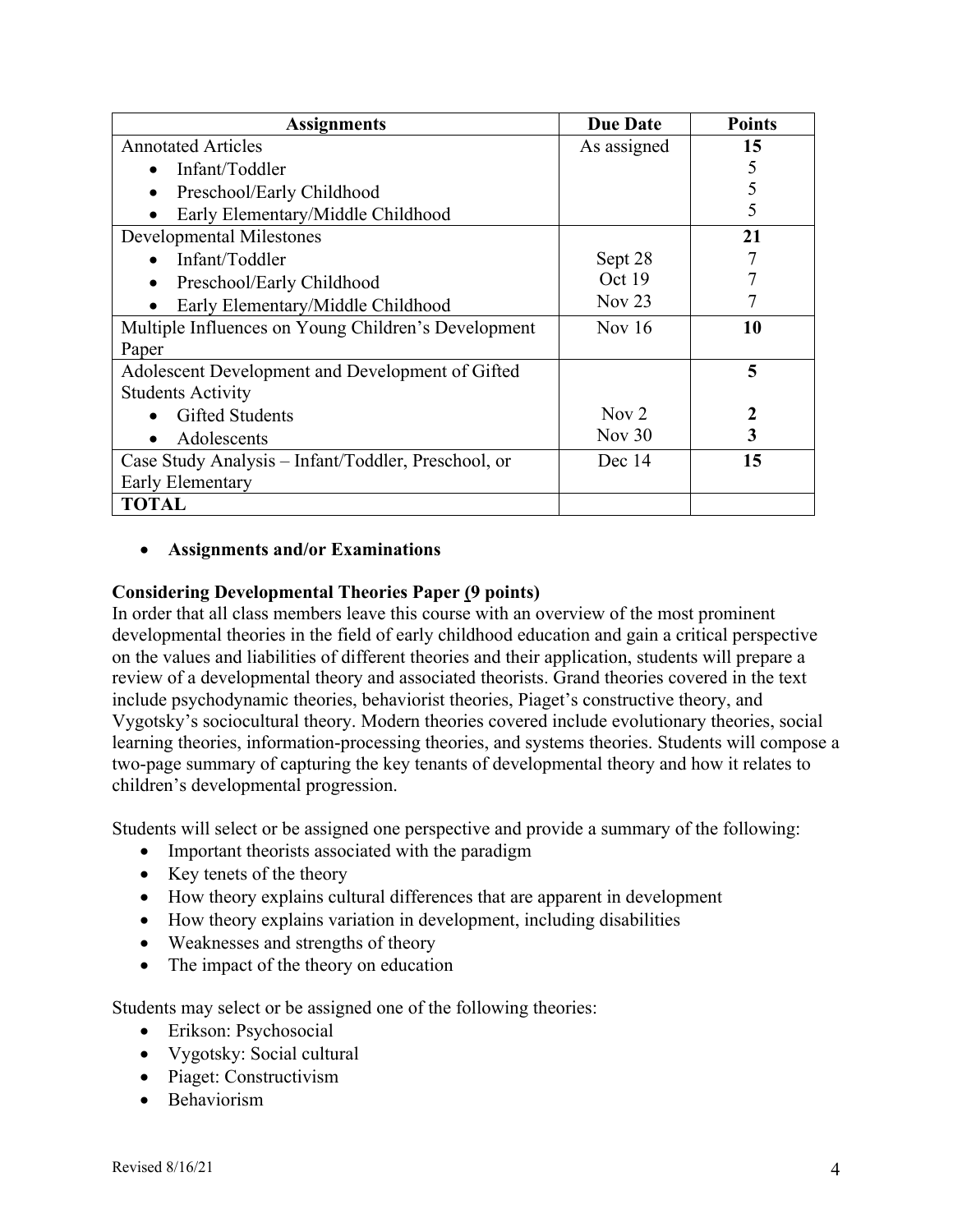- o Operant conditioning
- o Classical conditioning
- Bronfenbrenner: Ecological

Student will demonstrate accurate knowledge of APA formatting within the paper and begin to engage with professional journals for early childhood educators. Accordingly, students will find 1 article from *Young Children* and one article from *Exceptional Young Children* that provides complementary information related to the specific developmental theory. Information from each article will be briefly included in the two-page summary and show evidence of appropriate APA citations for different writing practices including summarizing with in-text citations and using direct quotes with in-text citations.

## **Article Annotations (15 points, 5 points each)**

Students will explain how research is currently documenting children's development across time. Students will read and annotate three articles. The articles reviewed and prepared for presentation will be provided to students by the course instructor. Annotations will include a brief discussion of the primary research question(s), participants, methods, findings, and conclusions. Students will use the annotation template to document essential elements of the research article and present their annotation to a small discussion group.

| <b>Infant / Toddler</b>        | Preschool /                        | <b>Early Elementary</b>      |
|--------------------------------|------------------------------------|------------------------------|
| (Birth-30_months)              | Pre-kindergarten                   | $K-3$                        |
|                                | $(30-60$ months)                   |                              |
| Physical – Dillman et al.      | Physical – Moser et al. $(2018)$   | Physical – Nelson et al.     |
| (2019)                         | Intellectual – Liu et al. $(2019)$ | (2017)                       |
| Physical – Forma et al.        | Intellectual – Burns-Nader et al.  | Intellectual – Bianco et al. |
| (2019)                         | (2019)                             | (2019).                      |
| Intellectual – Shuwairi et al. | Social-emotional – St. John et al. | Intellectual – Brink et al.  |
| (2019)                         | (2019)                             | (2019)                       |
| Social-Emotional – Petrenko    | Social-emotional – Li et al.       | Social-emotional $-$         |
| et al. (2019)                  | (2018)                             | McCoy et al. $(2018)$        |
| Linguistic – Ramirez-Esparza   | Linguistic – Leach et al.          | Linguistic – Gámez et al.    |
| et al. $(2017)$                | (2019)                             | (2019)                       |

## **Developmental Milestones (21 points, 7 points each)**

Students will prepare a milestone reference document for infant/toddler (6 months), preschool/early childhood (3 years), and early elementary/middle childhood (8 years). Students will identify the major milestones for each of the following domains: physical, social and emotional, speech and language acquisition, and intellectual/cognitive development. Students will identify typical developmental progressions. Students will use the course text as the primary resource for this project. Articles and in-class discussions and resources may also be used to enhance the milestones document. The majority of information presented needs to come from the textbook or other specific course materials – not web-based resources.

Students will also highlight a specific developmental theory for each of the milestone charts prepared as outlined below.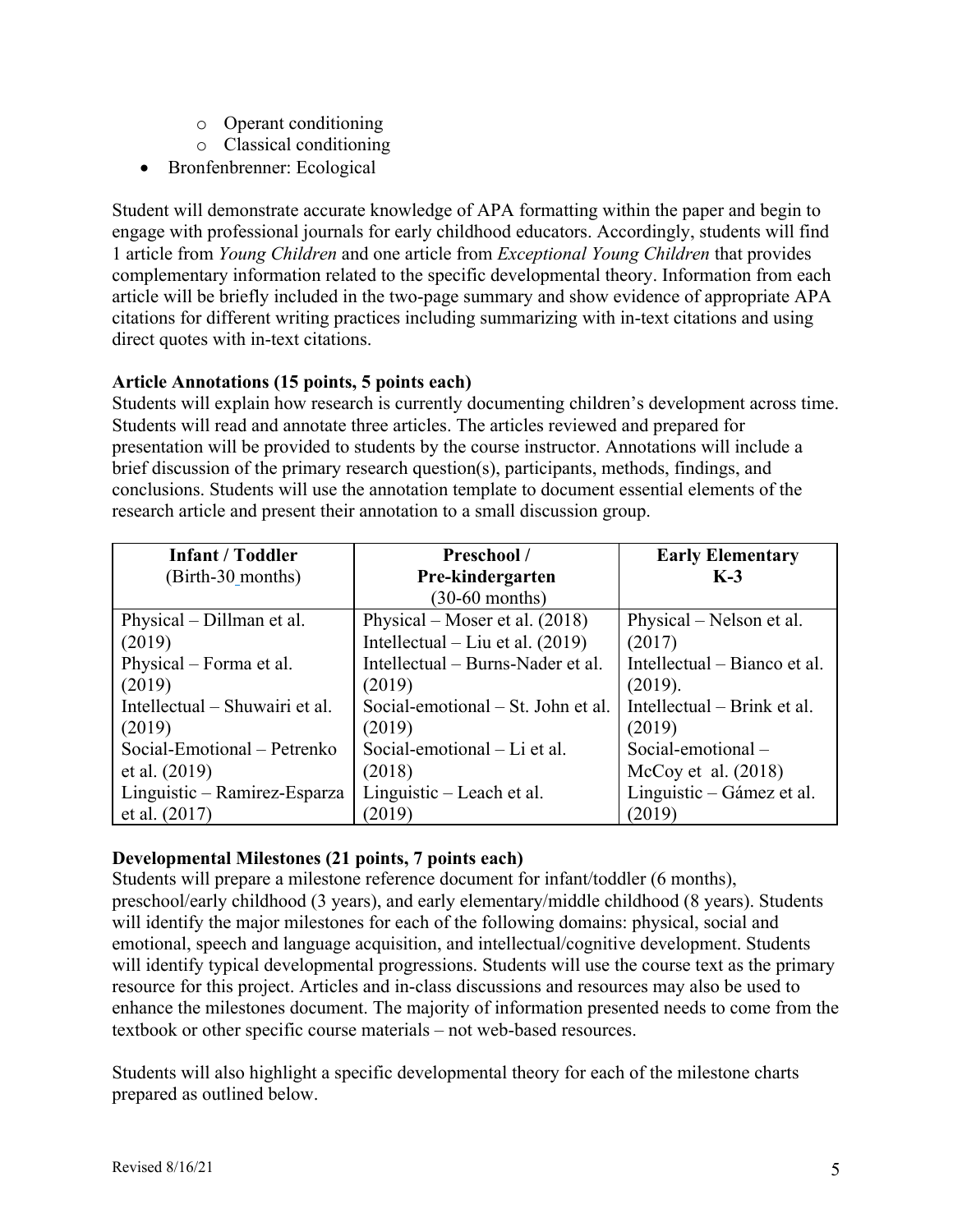- Piaget: Constructivism—infant/toddler
- Vygotsky: Social cultural preschool/prekindergarten
- Erikson: Social Learning Theory primary
- Behaviorism: Operant conditioning (Skinner)/ Classical conditioning

## **Adolescent Development and Development of Gifted Students Assignment (5 points)**

Using a popular film about adolescents, students will complete a graphic organizer that shows their understanding of (a) adolescent development and (b) the development of gifted students through adolescence, including developmental issues related to gifted education and the use of multiple criteria to identify gifted students.

## **Multiple Influences on Young Children's Development Paper (10 points)**

To demonstrate an understanding of the ways that child development and the learning process occur in multiple contexts, including family, culture, language, community, and early learning setting, as well as in a larger societal context that includes structural inequalities. Students will develop a five- to seven-page paper that describes how the following factors may impact child development and learning:

- Family/Family Structure
- Socioeconomic Status
- Language and Culture
- School
- Community
- Social Inequities

Students will include a connection to Bronfenbrenner's Ecological Systems Theory to support their analysis. Students will use in-text citations from the textbook, class lectures, and at least three professional/peer-reviewed articles, book chapters, reports, etc. to support their discussions. Students will include a reference list in APA style.

## **Case Study Analysis (15 points)**

To demonstrate an understanding of the developmental period of early childhood from birth through age 8 across physical, cognitive, social and emotional, and linguistic domains, including bilingual/multilingual development.

Students will develop an analysis with four to six pages of text (plus the title and reference pages) on a video case study randomly assigned from one of three age groups: Infant/Toddler, Preschool, or Early Elementary. They will view the video and then write a paper that discusses the children's unique characteristics and needs and describes at least one developmental theory that supports their analysis of the video vignette.

**Part A:** Students will describe the child's unique characteristics and needs in relation to relevant developmental milestones. They will cite specific examples observed in the video cases and support their assertions with current research from the course textbook and/or other course materials, which may be supplemented by information from external scholarly sources. They will discuss each of the following areas:

• Physical Development,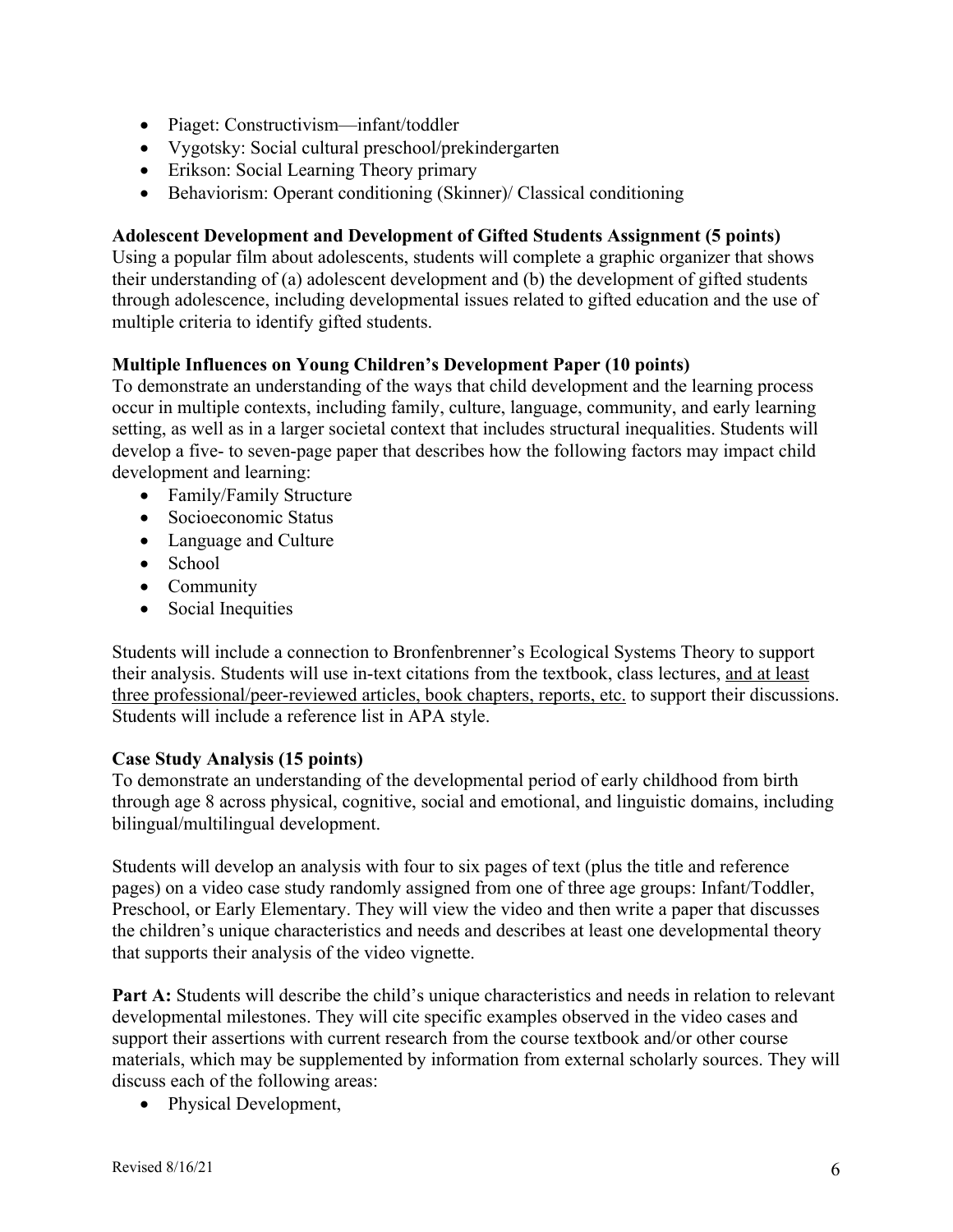- Intellectual development,
- Social and Emotional Development, and
- Speech and Language Development.

Part B: For the case study analysis, students will also identify and discuss one major developmental theory that supports their analysis of the video vignette. These include psychodynamic theory (Freud), psychodynamic theory (Erikson), behaviorist theory (classical conditioning), behaviorist theory (operant conditioning), Piaget's constructive theory, Vygotsky's sociocultural theory, evolutionary theory, social learning theory, information processing theory, and ecological systems theory. Students will explain how the developmental theory informs educators' understanding of the child's development.

Students will use the course textbook and/or other course materials, which may be supplemented by information from external scholarly sources. Students will use in-text citations and include a reference list formatted in APA style.

• **Other Requirements**

#### **Attendance and Participation (25 points)**

Because active participation and engagement are imperative for optimal learning, preparation for and participation in online activities will be evaluated based on the following criteria:

- Students complete readings and online content as evidenced by their ability to discuss and write about the concepts presented and examined in the texts as well as participate fully in related activities.
- Students are actively involved in online learning experiences as evidenced by (a) participating in all activities, (b) engaging in small- and large-group discussions, (c) completing written work related to the activities, and (d) supporting the participation and learning of classmates.
- Students show evidence of critical reflective thinking through online discussions, activities, and written reflections.
- Students display professional dispositions at all times while interacting with the instructor and other students.
- Students complete participation activities across the semester that complement the scheduled course topic. Instructors will periodically collect artifacts from the activities. Students who actively engage in the learning experience will receive credit for their efforts. Graded participation activities are not announced and are implemented at the discretion of the instructor.

#### **Written Assignments**

All formal written assignments will be evaluated for content and presentation. The American Psychological Association, Seventh Edition (APA) style will be followed for all written work. All written work unless otherwise noted must be completed on a word processor and should be proofread carefully. (Use spell check!) If students are not confident of their own ability to catch errors, they should have another person proofread their work. When in doubt, they should check the APA manual. Students may consult the Writing Center for additional writing support. Students will do the following: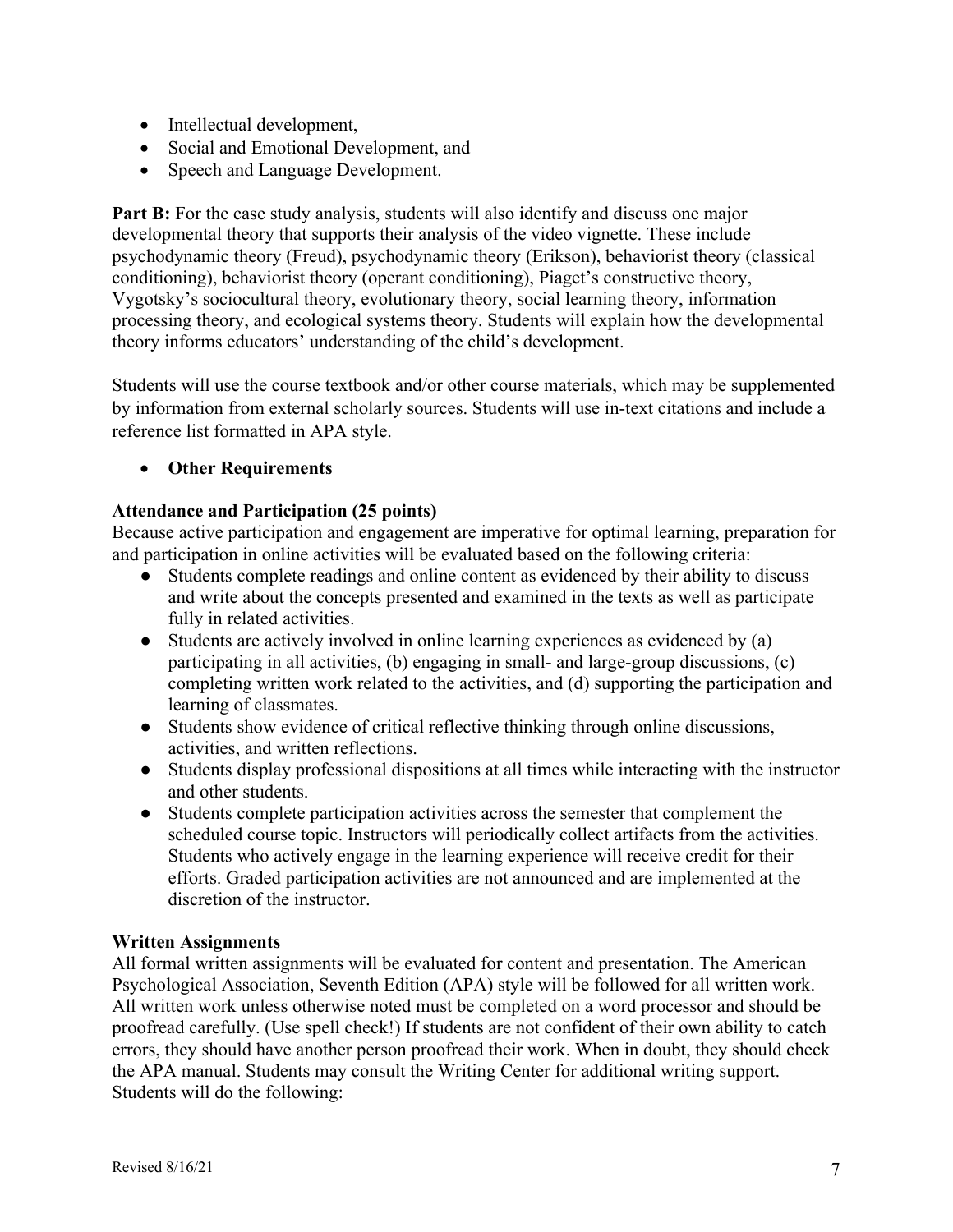- 1. Present ideas in a clear, concise, and organized manner. (Avoid wordiness and redundancy.)
- 2. Develop points coherently, definitively, and thoroughly.
- 3. Refer to appropriate authorities, studies, and examples to document where appropriate. (Avoid meaningless generalizations, unwarranted assumptions, and unsupported opinions.)
- 4. Use correct capitalization, punctuation, spelling, and grammar.
- 5. Type the paper with double spacing, indented paragraphs, 1-inch margins all around, and 12-point Times New Roman font.
- **Grading**

 $A = 95-100$   $A = 90-94$   $B = 87-89$   $B = 80-86$   $C = 70-79$   $F = 70$ Incomplete (IN): At the student's request, this grade may be given to a student who is passing a course but who may be unable to complete scheduled coursework for a cause beyond reasonable control.

All CEHD students are held to the university grading policies as described in the Academic Policies section of the current catalog, which can be accessed at http://catalog.gmu.edu. Those students seeking Virginia initial teaching licensure must earn a B- or better in all graduate licensure coursework.

#### **Professional Dispositions**

Students are expected to exhibit professional behaviors and dispositions at all times. See https://cehd.gmu.edu/students/policies-procedures/.

| <b>Module</b> | <b>Topics</b>                              | <b>Assignments &amp; Readings</b>  |
|---------------|--------------------------------------------|------------------------------------|
|               |                                            | Due                                |
| Week 1        | Introductions                              | Lightfoot et al., Chapter 1        |
| Aug 24        |                                            |                                    |
|               | <b>Syllabus and Assignments Review</b>     |                                    |
|               | <b>Studying Human Development</b>          |                                    |
|               | <b>Historical beliefs</b>                  |                                    |
|               | Grand and modern theories of<br>$\bullet$  |                                    |
|               | development                                |                                    |
|               | Methods to study development<br>$\bullet$  |                                    |
| Week 2        | Biological and Cultural Foundations of     | Lightfoot et al., Chapters 2, 3    |
| <b>Aug 31</b> | Development                                |                                    |
|               | Development in the context of<br>$\bullet$ | <b>DEC Position Statement: Low</b> |
|               | culture                                    | Birth Weight, Prematurity,         |
|               | Development in the context of<br>$\bullet$ | and Early Intervention             |
|               | family                                     |                                    |

## **Class Schedule**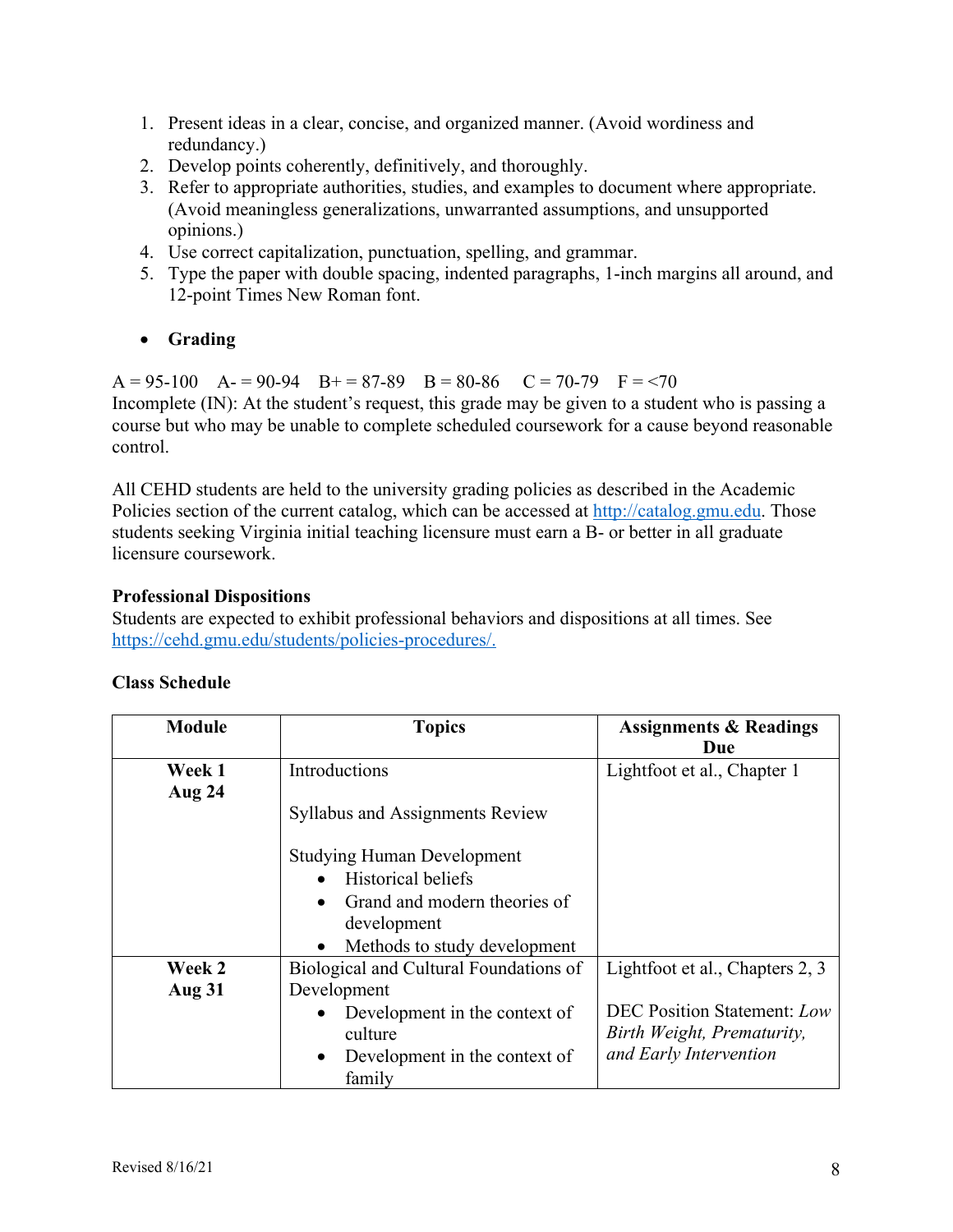| Biological/physical/medical<br>$\bullet$<br>factors that contribute to<br>development<br>Prenatal Development and Birth<br>The prenatal period<br>Maternal conditions and<br>teratogens<br>Etiology of developmental<br>disorders<br>The newborn<br>Week 3<br>Infancy: The First Three Months<br>Lightfoot et al., Chapter 4<br>Sep 7<br>Brain development<br>Theories of early development<br>Week 4<br>Infancy: Physical and<br>Lightfoot et al., Chapter 5<br>Cognitive/Intellectual Development<br>Sep 14<br>Due to Bb $(9/14)$ –<br>Physical growth and brain<br><b>Considering Developmental</b><br>development<br><b>Theories</b><br>Fine and gross motor<br>development<br>Cognitive/intellectual<br>development<br>Attention and memory<br>Selecting appropriate resources<br>Week 5<br>Infancy: Social and Emotional<br>Lightfoot et al., Chapter 6<br>Development<br>Sep 21<br>Infant emotions<br>Relationships<br>Communication<br>Guide learning experiences<br>Lightfoot et al., Chapter 7<br>Week 6<br>Early Childhood: Speech and Language<br>Acquisition<br>Sep 28<br>Due to Bb $(9/28)$ –<br>Phonological, semantic,<br><b>Developmental Milestones:</b><br>grammar, and pragmatic<br><b>Infant/Toddlers</b><br>development<br>Theories of language acquisition<br>Week 7<br>Early Childhood: Physical and<br>Lightfoot et al., Chapter 8 | <b>Module</b> | <b>Topics</b> | <b>Assignments &amp; Readings</b> |
|-------------------------------------------------------------------------------------------------------------------------------------------------------------------------------------------------------------------------------------------------------------------------------------------------------------------------------------------------------------------------------------------------------------------------------------------------------------------------------------------------------------------------------------------------------------------------------------------------------------------------------------------------------------------------------------------------------------------------------------------------------------------------------------------------------------------------------------------------------------------------------------------------------------------------------------------------------------------------------------------------------------------------------------------------------------------------------------------------------------------------------------------------------------------------------------------------------------------------------------------------------------------------------------------------------------------------------------------------------------|---------------|---------------|-----------------------------------|
|                                                                                                                                                                                                                                                                                                                                                                                                                                                                                                                                                                                                                                                                                                                                                                                                                                                                                                                                                                                                                                                                                                                                                                                                                                                                                                                                                             |               |               | Due                               |
|                                                                                                                                                                                                                                                                                                                                                                                                                                                                                                                                                                                                                                                                                                                                                                                                                                                                                                                                                                                                                                                                                                                                                                                                                                                                                                                                                             |               |               |                                   |
|                                                                                                                                                                                                                                                                                                                                                                                                                                                                                                                                                                                                                                                                                                                                                                                                                                                                                                                                                                                                                                                                                                                                                                                                                                                                                                                                                             |               |               |                                   |
|                                                                                                                                                                                                                                                                                                                                                                                                                                                                                                                                                                                                                                                                                                                                                                                                                                                                                                                                                                                                                                                                                                                                                                                                                                                                                                                                                             |               |               |                                   |
|                                                                                                                                                                                                                                                                                                                                                                                                                                                                                                                                                                                                                                                                                                                                                                                                                                                                                                                                                                                                                                                                                                                                                                                                                                                                                                                                                             |               |               |                                   |
|                                                                                                                                                                                                                                                                                                                                                                                                                                                                                                                                                                                                                                                                                                                                                                                                                                                                                                                                                                                                                                                                                                                                                                                                                                                                                                                                                             |               |               |                                   |
|                                                                                                                                                                                                                                                                                                                                                                                                                                                                                                                                                                                                                                                                                                                                                                                                                                                                                                                                                                                                                                                                                                                                                                                                                                                                                                                                                             |               |               |                                   |
|                                                                                                                                                                                                                                                                                                                                                                                                                                                                                                                                                                                                                                                                                                                                                                                                                                                                                                                                                                                                                                                                                                                                                                                                                                                                                                                                                             |               |               |                                   |
|                                                                                                                                                                                                                                                                                                                                                                                                                                                                                                                                                                                                                                                                                                                                                                                                                                                                                                                                                                                                                                                                                                                                                                                                                                                                                                                                                             |               |               |                                   |
|                                                                                                                                                                                                                                                                                                                                                                                                                                                                                                                                                                                                                                                                                                                                                                                                                                                                                                                                                                                                                                                                                                                                                                                                                                                                                                                                                             |               |               |                                   |
|                                                                                                                                                                                                                                                                                                                                                                                                                                                                                                                                                                                                                                                                                                                                                                                                                                                                                                                                                                                                                                                                                                                                                                                                                                                                                                                                                             |               |               |                                   |
|                                                                                                                                                                                                                                                                                                                                                                                                                                                                                                                                                                                                                                                                                                                                                                                                                                                                                                                                                                                                                                                                                                                                                                                                                                                                                                                                                             |               |               |                                   |
|                                                                                                                                                                                                                                                                                                                                                                                                                                                                                                                                                                                                                                                                                                                                                                                                                                                                                                                                                                                                                                                                                                                                                                                                                                                                                                                                                             |               |               |                                   |
|                                                                                                                                                                                                                                                                                                                                                                                                                                                                                                                                                                                                                                                                                                                                                                                                                                                                                                                                                                                                                                                                                                                                                                                                                                                                                                                                                             |               |               |                                   |
|                                                                                                                                                                                                                                                                                                                                                                                                                                                                                                                                                                                                                                                                                                                                                                                                                                                                                                                                                                                                                                                                                                                                                                                                                                                                                                                                                             |               |               |                                   |
|                                                                                                                                                                                                                                                                                                                                                                                                                                                                                                                                                                                                                                                                                                                                                                                                                                                                                                                                                                                                                                                                                                                                                                                                                                                                                                                                                             |               |               |                                   |
|                                                                                                                                                                                                                                                                                                                                                                                                                                                                                                                                                                                                                                                                                                                                                                                                                                                                                                                                                                                                                                                                                                                                                                                                                                                                                                                                                             |               |               |                                   |
|                                                                                                                                                                                                                                                                                                                                                                                                                                                                                                                                                                                                                                                                                                                                                                                                                                                                                                                                                                                                                                                                                                                                                                                                                                                                                                                                                             |               |               |                                   |
|                                                                                                                                                                                                                                                                                                                                                                                                                                                                                                                                                                                                                                                                                                                                                                                                                                                                                                                                                                                                                                                                                                                                                                                                                                                                                                                                                             |               |               |                                   |
|                                                                                                                                                                                                                                                                                                                                                                                                                                                                                                                                                                                                                                                                                                                                                                                                                                                                                                                                                                                                                                                                                                                                                                                                                                                                                                                                                             |               |               |                                   |
|                                                                                                                                                                                                                                                                                                                                                                                                                                                                                                                                                                                                                                                                                                                                                                                                                                                                                                                                                                                                                                                                                                                                                                                                                                                                                                                                                             |               |               |                                   |
|                                                                                                                                                                                                                                                                                                                                                                                                                                                                                                                                                                                                                                                                                                                                                                                                                                                                                                                                                                                                                                                                                                                                                                                                                                                                                                                                                             |               |               |                                   |
|                                                                                                                                                                                                                                                                                                                                                                                                                                                                                                                                                                                                                                                                                                                                                                                                                                                                                                                                                                                                                                                                                                                                                                                                                                                                                                                                                             |               |               |                                   |
|                                                                                                                                                                                                                                                                                                                                                                                                                                                                                                                                                                                                                                                                                                                                                                                                                                                                                                                                                                                                                                                                                                                                                                                                                                                                                                                                                             |               |               |                                   |
|                                                                                                                                                                                                                                                                                                                                                                                                                                                                                                                                                                                                                                                                                                                                                                                                                                                                                                                                                                                                                                                                                                                                                                                                                                                                                                                                                             |               |               |                                   |
|                                                                                                                                                                                                                                                                                                                                                                                                                                                                                                                                                                                                                                                                                                                                                                                                                                                                                                                                                                                                                                                                                                                                                                                                                                                                                                                                                             |               |               |                                   |
|                                                                                                                                                                                                                                                                                                                                                                                                                                                                                                                                                                                                                                                                                                                                                                                                                                                                                                                                                                                                                                                                                                                                                                                                                                                                                                                                                             |               |               |                                   |
|                                                                                                                                                                                                                                                                                                                                                                                                                                                                                                                                                                                                                                                                                                                                                                                                                                                                                                                                                                                                                                                                                                                                                                                                                                                                                                                                                             |               |               |                                   |
|                                                                                                                                                                                                                                                                                                                                                                                                                                                                                                                                                                                                                                                                                                                                                                                                                                                                                                                                                                                                                                                                                                                                                                                                                                                                                                                                                             |               |               |                                   |
|                                                                                                                                                                                                                                                                                                                                                                                                                                                                                                                                                                                                                                                                                                                                                                                                                                                                                                                                                                                                                                                                                                                                                                                                                                                                                                                                                             |               |               |                                   |
|                                                                                                                                                                                                                                                                                                                                                                                                                                                                                                                                                                                                                                                                                                                                                                                                                                                                                                                                                                                                                                                                                                                                                                                                                                                                                                                                                             |               |               |                                   |
|                                                                                                                                                                                                                                                                                                                                                                                                                                                                                                                                                                                                                                                                                                                                                                                                                                                                                                                                                                                                                                                                                                                                                                                                                                                                                                                                                             |               |               |                                   |
|                                                                                                                                                                                                                                                                                                                                                                                                                                                                                                                                                                                                                                                                                                                                                                                                                                                                                                                                                                                                                                                                                                                                                                                                                                                                                                                                                             |               |               |                                   |
|                                                                                                                                                                                                                                                                                                                                                                                                                                                                                                                                                                                                                                                                                                                                                                                                                                                                                                                                                                                                                                                                                                                                                                                                                                                                                                                                                             |               |               |                                   |
|                                                                                                                                                                                                                                                                                                                                                                                                                                                                                                                                                                                                                                                                                                                                                                                                                                                                                                                                                                                                                                                                                                                                                                                                                                                                                                                                                             |               |               |                                   |
|                                                                                                                                                                                                                                                                                                                                                                                                                                                                                                                                                                                                                                                                                                                                                                                                                                                                                                                                                                                                                                                                                                                                                                                                                                                                                                                                                             |               |               |                                   |
| Oct 5<br>Cognitive/Intellectual Development                                                                                                                                                                                                                                                                                                                                                                                                                                                                                                                                                                                                                                                                                                                                                                                                                                                                                                                                                                                                                                                                                                                                                                                                                                                                                                                 |               |               |                                   |
| <b>NAGC Position Statement:</b><br>Theories of development                                                                                                                                                                                                                                                                                                                                                                                                                                                                                                                                                                                                                                                                                                                                                                                                                                                                                                                                                                                                                                                                                                                                                                                                                                                                                                  |               |               |                                   |
| Redefining Giftedness for a<br>Physical growth and health                                                                                                                                                                                                                                                                                                                                                                                                                                                                                                                                                                                                                                                                                                                                                                                                                                                                                                                                                                                                                                                                                                                                                                                                                                                                                                   |               |               |                                   |
| New Century: Shifting the<br>Fine and gross motor<br>$\bullet$                                                                                                                                                                                                                                                                                                                                                                                                                                                                                                                                                                                                                                                                                                                                                                                                                                                                                                                                                                                                                                                                                                                                                                                                                                                                                              |               |               |                                   |
| Paradigm<br>development                                                                                                                                                                                                                                                                                                                                                                                                                                                                                                                                                                                                                                                                                                                                                                                                                                                                                                                                                                                                                                                                                                                                                                                                                                                                                                                                     |               |               |                                   |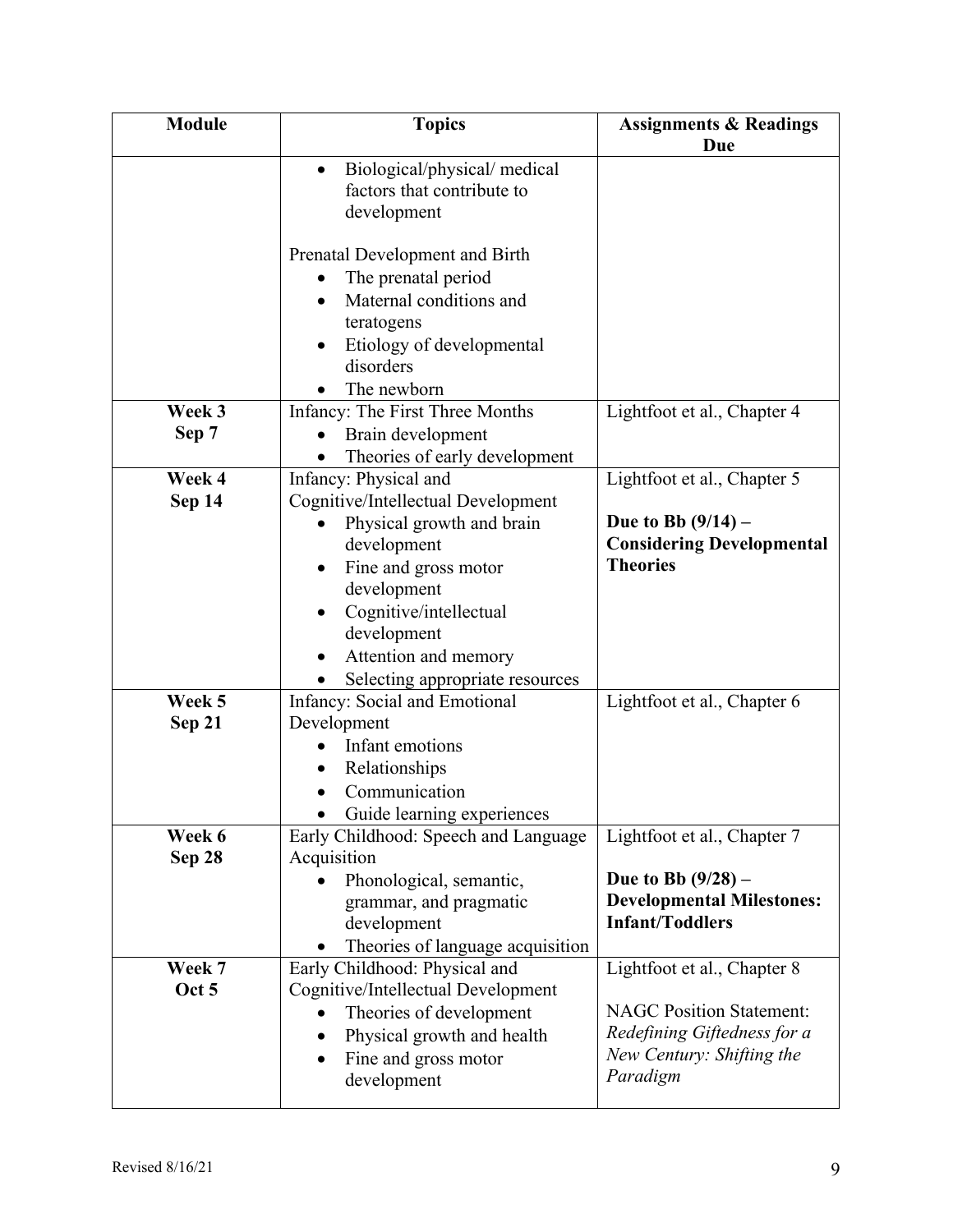| <b>Module</b>           | <b>Topics</b>                                                                                                                                                                                                                                                                                                                                                                                                                   | <b>Assignments &amp; Readings</b>                                                                                                                                     |
|-------------------------|---------------------------------------------------------------------------------------------------------------------------------------------------------------------------------------------------------------------------------------------------------------------------------------------------------------------------------------------------------------------------------------------------------------------------------|-----------------------------------------------------------------------------------------------------------------------------------------------------------------------|
|                         |                                                                                                                                                                                                                                                                                                                                                                                                                                 | <b>Due</b>                                                                                                                                                            |
|                         | Cognitive/intellectual<br>development, including students<br>with disabilities/disorders and<br>those who are gifted                                                                                                                                                                                                                                                                                                            |                                                                                                                                                                       |
| Oct 12                  | No class meeting - University holiday                                                                                                                                                                                                                                                                                                                                                                                           |                                                                                                                                                                       |
| Week 8<br><b>Oct 19</b> | Early Childhood: Social and Emotional<br>Development<br>Identity and moral development<br>Developmentally appropriate<br>expectations for self-regulation<br>and behavior<br>Nurturing social and emotional                                                                                                                                                                                                                     | Lightfoot et al., Chapter 9<br><b>NAGC Position Statement:</b><br>Nurturing Social and<br><b>Emotional Development of</b><br>Gifted Children<br>Due to Bb $(10/19)$ – |
|                         | development, including children<br>with disabilities/disorders and<br>those who are gifted                                                                                                                                                                                                                                                                                                                                      | <b>Developmental Milestones:</b><br><b>Preschool/Early Childhood</b>                                                                                                  |
| Week 9                  | Applying Development to Learning                                                                                                                                                                                                                                                                                                                                                                                                | <b>NAEYC Position Statement:</b>                                                                                                                                      |
| <b>Oct 26</b>           | Experiences<br>Meeting the needs of culturally,<br>linguistically, and<br>socioeconomically diverse and<br>ability-diverse children and their<br>families<br>Selecting culturally and<br>٠<br>linguistically appropriate<br>resources<br>Guiding learning experiences<br>$\bullet$<br>and making them meaningful to<br>students, including students<br>with developmental<br>disabilities/disorders and those<br>who are gifted | Developmentally Appropriate<br>Practice in Early Childhood<br>Programs Serving Children<br>From Birth Through Age 8                                                   |
| Week 10                 | Family, Cultural, and Community                                                                                                                                                                                                                                                                                                                                                                                                 | Lightfoot et al., Chapter 10                                                                                                                                          |
| Nov <sub>2</sub>        | <b>Contexts of Development</b><br>Parenting and development<br>$\bullet$<br>Communities and culture<br>influence on development<br>The role of media on early<br>٠<br>development<br>Intersectionality and social<br>identity<br>Structural racism                                                                                                                                                                              | Due to Bb $(11/2)$ – Gifted<br><b>Students Assignment</b>                                                                                                             |
| Week 11                 | Middle Childhood: School as a Context                                                                                                                                                                                                                                                                                                                                                                                           | Lightfoot et al., Chapter 12                                                                                                                                          |
| Nov 9                   | for Development                                                                                                                                                                                                                                                                                                                                                                                                                 |                                                                                                                                                                       |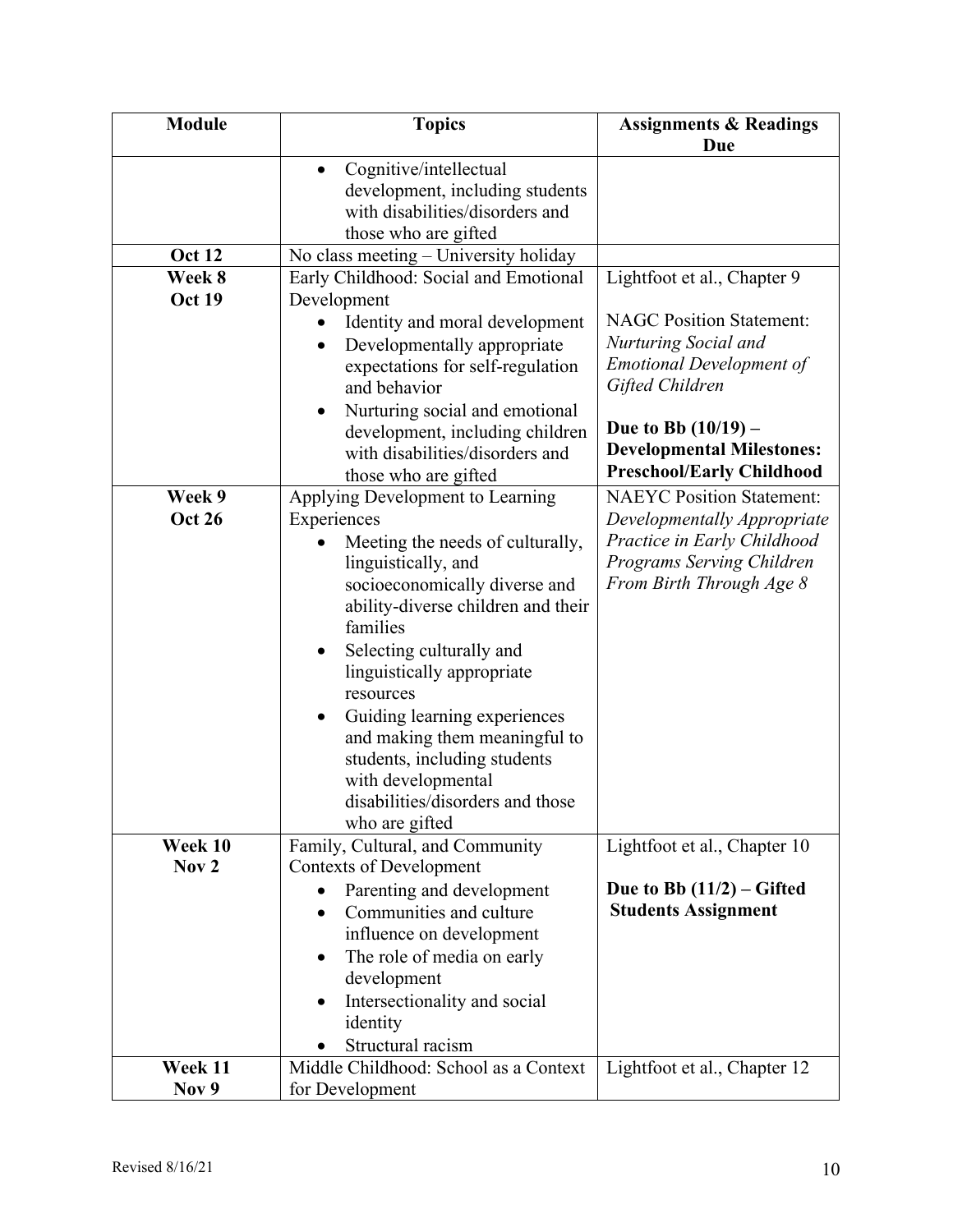| <b>Module</b>      | <b>Topics</b>                                  | <b>Assignments &amp; Readings</b>                      |
|--------------------|------------------------------------------------|--------------------------------------------------------|
|                    |                                                | Due                                                    |
|                    | School readiness<br>$\bullet$                  |                                                        |
|                    |                                                |                                                        |
|                    | Addressing developmental                       |                                                        |
|                    | disabilities/disorders, giftedness, and        |                                                        |
|                    | developmental differences in schools           |                                                        |
| Week 12            | Middle Childhood: Physical and                 | Lightfoot et al., Chapter 11                           |
| <b>Nov 16</b>      | Cognitive/Intellectual Development             | <b>NAGC Position Statement:</b>                        |
|                    | Theories of development                        | Identifying and Serving                                |
|                    | Individual differences, including<br>$\bullet$ | Culturally and Linguistically                          |
|                    | disabilities/disorders and                     | Diverse Gifted Students                                |
|                    | giftedness                                     |                                                        |
|                    | Using multiple criteria to<br>٠                | Due to Bb $(11/16)$ –<br><b>Multiple Influences on</b> |
|                    | identify gifted students,                      | <b>Young Children's</b>                                |
|                    | including measuring IQ                         | <b>Development Paper</b>                               |
| Week 13            | Middle Childhood: Social & Emotional           | Lightfoot et al., Chapter 13                           |
| <b>Nov 23</b>      | Development                                    |                                                        |
|                    | Theories of development                        | Due to Bb $(11/23)$ –                                  |
|                    | Moral development<br>$\bullet$                 | <b>Developmental Milestones:</b>                       |
|                    | Parental and peer influence                    | <b>Early Elementary/Middle</b>                         |
|                    |                                                | <b>Childhood</b>                                       |
| Week 14            | Adolescence: Physical and                      | Lightfoot et al., Chapters 14,                         |
| <b>Nov 30</b>      | Cognitive/Intellectual Development             | 15                                                     |
|                    | Theories of development                        |                                                        |
|                    | Puberty and physical                           | Due to Bb $(11/30)$ –                                  |
|                    | development                                    | <b>Adolescent Development</b>                          |
|                    | Moral development                              | <b>Assignment</b>                                      |
|                    | Adolescence: Social and Emotional              | Due to Bb $(11/30)$ –                                  |
|                    | Development                                    | <b>Attendance and</b>                                  |
|                    | Regulating emotions                            | <b>Participation Self-</b>                             |
|                    | Parent and peer relationships                  | <b>Evaluation</b>                                      |
|                    | Identity                                       |                                                        |
| Dec 7              | Reading Day - No class meeting                 |                                                        |
| <b>Finals Week</b> | Wrapping up and tying together                 | Due to Bb $(12/14)$ – Case                             |
| Dec 14             |                                                | <b>Study Analysis</b>                                  |

Note: Faculty reserves the right to alter the schedule as necessary, with notification to students.

## **Core Values Commitment**

The College of Education and Human Development is committed to collaboration, ethical leadership, innovation, research-based practice, and social justice. Students are expected to adhere to these principles: http://cehd.gmu.edu/values/.